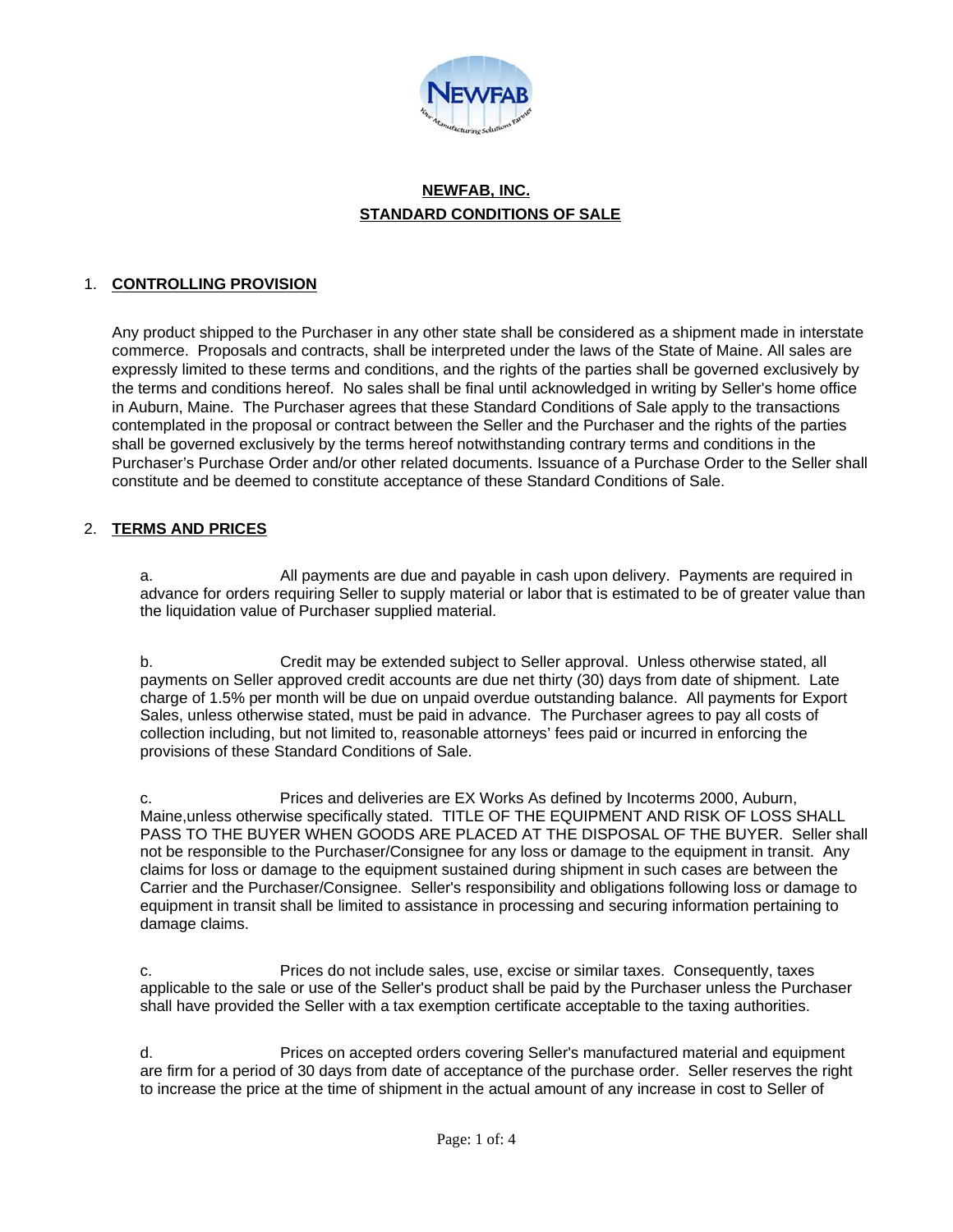purchased equipment, material, or any component thereof. No such increase shall be in conflict with any applicable law or governmental regulations.

# 3. **DELIVERY**

Seller will make every reasonable effort to meet shipping dates promised and to maintain production schedules consistently therewith, HOWEVER SELLER IS NOT LIABLE FOR CLAIMS OF DAMAGES DUE TO FAILURE FOR ANY REASON TO MEET SUCH SCHEDULED SHIPPING DATES AND SUCH FAILURE TO MEET SCHEDULED SHIPPING DATES SHALL NOT BE SUFFICIENT CAUSE FOR CANCELLATION WITHOUT PAYMENT OF LIQUIDATED DAMAGES AS SPECIFIED IN PARAGRAPH 5.

### 4. **INSURANCE AND INDEMNIFICATION**

a. The Purchaser shall provide and maintain adequate insurance for the machinery and equipment herein specified against loss or damage by fire or other causes during the time between delivery to the Carrier by the Seller and the tender of full and final payment by Purchaser. Said insurance shall provide for coverage in an amount equal to the purchase price of the specified machinery and equipment. Loss or damage by fire or other causes within such period SHALL NOT relieve the Purchaser from Purchaser's obligations under this Agreement. Purchaser shall provide Seller with proof of insurance prior to Seller's delivery to the Carrier. Failure to take out and maintain such insurance or to pay any of the premiums thereon as the same shall fall due shall entitle the Seller to declare the entire amount of purchase money herein mentioned to be immediately due and payable, and shall entitle the Seller to recover possession of said machinery and equipment.

b. Seller shall maintain and carry liability insurance, including employer's liability, workmen's compensation, general liability, public liability, and property damage liability, in such amounts as shall be deemed reasonable by the Seller. Said insurance shall be maintained with insurance companies rated B plus or better by "AM Best" rating services.

c. Notwithstanding anything elsewhere set forth herein, in no event shall Seller be liable for any indirect, special, punitive, consequential, or incidental damages, included but not limited to, damages for loss of use of facilities or equipment, loss of revenue, loss of profits, or loss of goodwill, regardless of whether Seller (1) has been informed of the possibility of such damage or (2) is negligent. In all events, indemnification and damages shall, in the aggregate, be limited to an amount equal to the lesser of (1) damages suffered by Buyer as the direct result of Seller's negligence or (2) the total amount paid by Buyer to Seller for the products or services herein provided.

# 5. **CANCELLATION**

It is understood and expressly agreed that in the event of cancellation or refusal by the Purchaser to accept the material or to proceed with the performance of the work herein contemplated, then the Seller shall be entitled to demand and receive from the Purchaser, as liquidated damages and not as a penalty, twenty percent (20%) of the contract price, plus the cost of all material and work furnished or done by the Seller up to the date of the cancellation or the Purchaser's refusal to proceed with the work herein contemplated.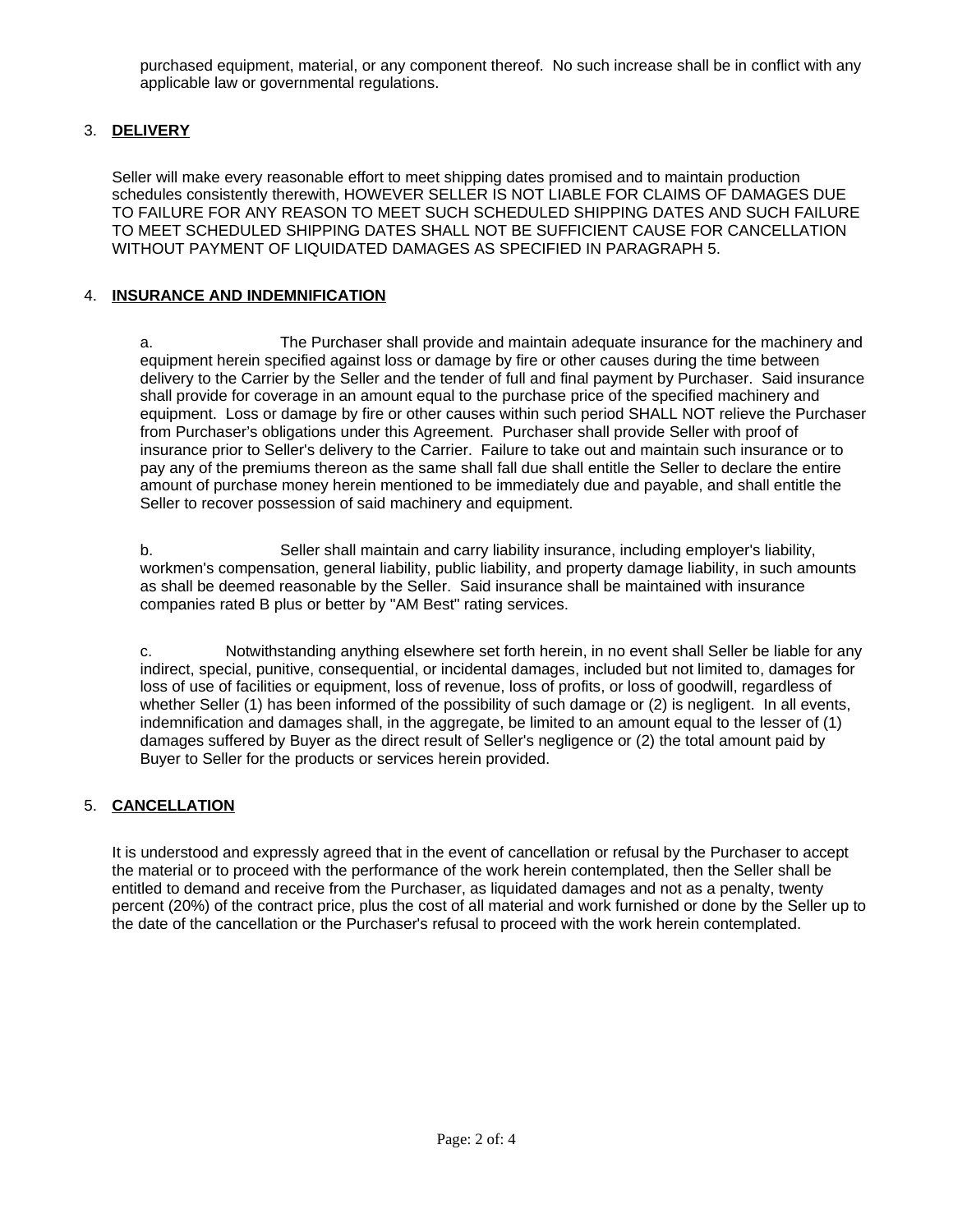### 6. **RESTOCKING CHARGE**

The Seller is not required to accept any stock returned for credit, regardless of whether the stock is unused or in good condition. In the event that the Seller elects to accept stock returned, the stock must be unused and in good condition, and the Seller is entitled to receive a restocking charge of twenty percent (20%) of the Purchase Price plus transportation and Federal Excise Tax on the restocking charge if applicable. Exchange material is subject to the same provisions.

### 7. **WARRANTY**

Seller warrants the products herein described, to the extent that said products are of Seller's sole and exclusive manufacture, against defects of material and workmanship under normal use and service, for a period of 3 months from the date the goods are placed at the disposal of the buyer. This warranty does not cover ordinary wear and tear, corrosion, abuse, misuse, over-loading, altered products, or materials not of Seller's manufacture.

No person, agent, representative or dealer is authorized to give any warranties on behalf of Seller or to assume for Seller any other liability in connection with any of Seller's products. If repairs or replacements are made by the Purchaser without Seller's prior written consent, Seller's warranty shall cease to be in effect. No allowance will be granted for any repairs or alterations made by the Purchaser without Seller's prior written consent. Machinery, equipment and accessories furnished by Seller, but manufactured by others, are warranted only to the extent of the original manufacturer's warranty to Seller.

NOTWITHSTANDING ANYTHING ELSEWHERE SET FORTH HEREIN, THE SELLER DISCLAIMS RESPONSIBILITY AND LIABILITY FOR, AND PROVIDES NO WARRANTY WITH RESPECT TO, THE DESIGN OF ANY PRODUCT AND THE USE OF ANY PRODUCT WHICH IS BEYOND THE PURPOSES FOR WHICH SAID PRODUCT WAS DESIGNED FOR USE AND SERVICE. THE SELLER MAKES NO WARRANTIES, REPRESENTATIONS, OR CERTIFICATIONS THAT THE DESIGN OF THE PRODUCT IS APPROPRIATE FOR THE PURCHASER'S INTENDED USE. THERE ARE NO WARRANTIES WHICH EXTEND BEYOND THE DESCRIPTION IN THESE STANDARD TERMS AND CONDITIONS AND, EXCEPT AS OTHERWISE SPECIFICALLY PROVIDED HEREIN, ALL PRODUCTS ARE SOLD "AS IS WITH ALL FAULTS."

EXCEPT AS STATED IN SECTION 8 LIABILITY AND SECTION 7 WARRANTY, AND EXCEPT AS TO TITLE, THERE ARE NO GUARANTEES OR WARRANTIES OF MERCHANTABILITY, FITNESS FOR PURPOSE OR OTHERWISE, EXPRESS, IMPLIED OR STATUTORY, AND SELLER SHALL HAVE NO LIABILITY FOR CONSEQUENTIAL, INCIDENTAL OR OTHER DAMAGES, HOWSOEVER CAUSED.

### 8. **LIABILITY**

Seller agrees, at its option, to repair at the point of shipment or to replace without charge EX Works point of shipment, any part or parts of products of Seller's manufacture which, within the specified warranty period, shall be proved to Seller's satisfaction to have been defective when shipped, provided the Purchaser promptly notifies Seller, in writing, of such alleged defect.

Seller's liability to Purchaser, whether in contract or in tort arising out of warranties, representations, instructions, or defects from any cause shall be limited to repairing or replacing of the defective part or parts as aforesaid, EX Works point of shipment. No liability whatsoever shall attach to Seller until said products have been paid for.

### 9. **LIMITATION OF TOTAL CUMULATIVE LIABILITY**